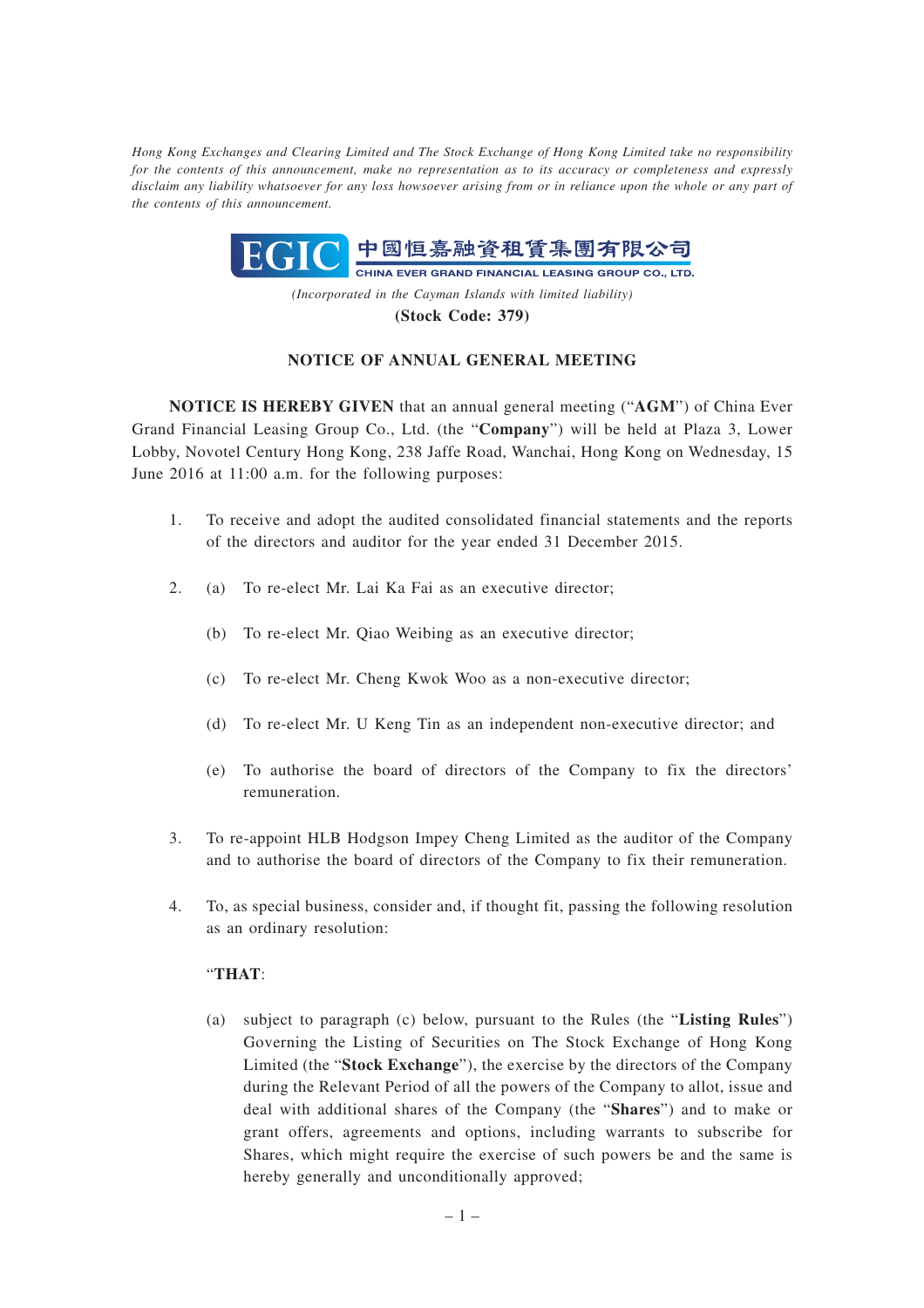- (b) the approval in paragraph (a) above shall authorise the directors of the Company during the Relevant Period to make or grant offers, agreements and options which might require the exercise of such powers after the end of the Relevant Period;
- (c) the aggregate nominal amount of share capital allotted or agreed conditionally or unconditionally to be allotted (whether pursuant to options or otherwise) by the directors of the Company pursuant to the approval in paragraph (a) above, otherwise than pursuant to (i) a Rights Issue; or (ii) the exercise of any options granted under the share option scheme of the Company; or (iii) any scrip dividend or similar arrangements providing for the allotment and issue of Shares in lieu of the whole or part of a dividend on Shares in accordance with the Articles of Association of the Company in force from time to time; or (iv) any issue of Shares upon the exercise of rights of subscription or conversion under the terms of any warrants of the Company or any securities which are convertible into Shares, shall not exceed the aggregate of:
	- (aa) 20 per cent. of the aggregate nominal amount of the share capital of the Company in issue on the date of the passing of this resolution; and
	- (bb) (if the directors of the Company are so authorised by a separate ordinary resolution of the shareholders of the Company) the nominal amount of any share capital of the Company repurchased by the Company subsequent to the passing of this resolution (up to a maximum equivalent to 10 per cent. of the aggregate nominal amount of the share capital of the Company in issue on the date of the passing of the resolution no. 5),

and the authority pursuant to paragraph (a) of this resolution shall be limited accordingly; and

- (d) for the purposes of this resolution, "**Relevant Period**" means the period from the date of the passing of this resolution until whichever is the earliest of:
	- (i) the conclusion of the next annual general meeting of the Company;
	- (ii) the expiration of the period within which the next annual general meeting of the Company is required by the Articles of Association of the Company, the Companies Law, Cap. 22 (Law 3 of 1961, as consolidated and revised) of the Cayman Islands (the "**Companies Law**") or any other applicable law of Cayman Islands to be held; and
	- (iii) the passing of an ordinary resolution by the shareholders of the Company in general meeting revoking or varying the authority given to the directors of the Company by this resolution;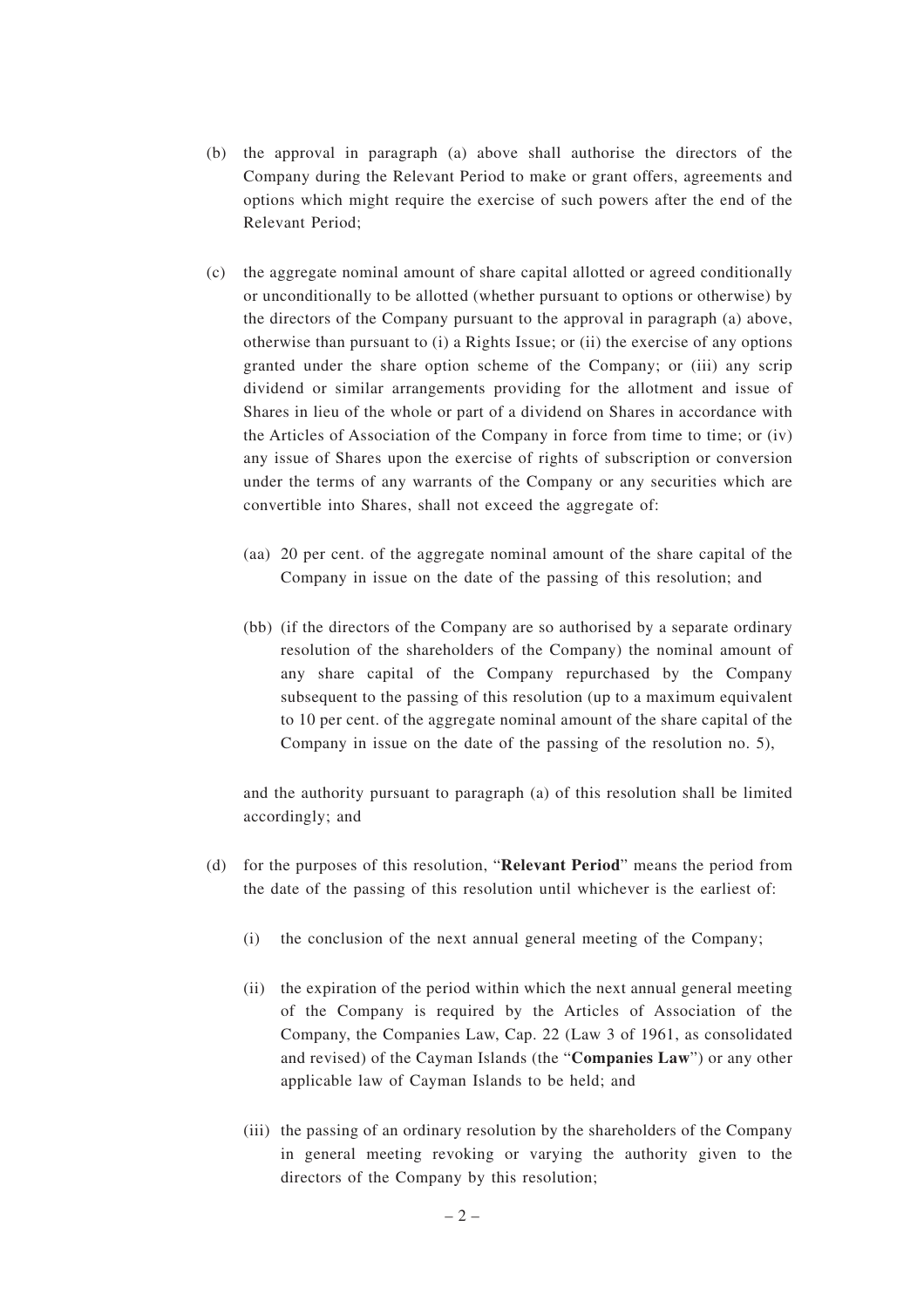"**Rights Issue**" means an offer of Shares, or offer or issue of warrants, options or other securities giving rights to subscribe for Shares open for a period fixed by the directors of the Company to holders of Shares on the register on a fixed record date in proportion to their then holdings of Shares (subject to such exclusion or other arrangements as the directors of the Company may deem necessary or expedient in relation to fractional entitlements, or having regard to any restrictions or obligations under the laws of, or the requirements of, or the expense or delay which may be involved in determining the existence or extent of any restrictions or obligations under the laws of, or the requirements of, any jurisdiction outside Hong Kong or any recognised regulatory body or any stock exchange outside Hong Kong)."

5. To, as special business, consider and, if thought fit, passing the following resolution as an ordinary resolution:

## "**THAT**:

- (a) the exercise by the directors of the Company during the Relevant Period of all powers of the Company to purchase the Shares on the Stock Exchange or any other stock exchange on which the Shares may be listed and recognised by the Securities and Futures Commission and the Stock Exchange for such purpose, and otherwise in accordance with the rules and regulations of the Securities and Futures Commission, the Stock Exchange, the Companies Law and all other applicable laws in this regard, be and the same is hereby generally and unconditionally approved;
- (b) the aggregate nominal amount of Shares which may be purchased by the Company pursuant to the approval in paragraph (a) during the Relevant Period shall not exceed 10 per cent. of the aggregate nominal amount of the issued share capital of the Company as at the date of the passing of this resolution and the authority pursuant to paragraph (a) of this resolution shall be limited accordingly; and
- (c) for the purposes of this resolution, "**Relevant Period**" means the period from the date of the passing of this resolution until whichever is the earliest of:
	- (i) the conclusion of the next annual general meeting of the Company;
	- (ii) the expiration of the period within which the next annual general meeting of the Company is required by the Articles of Association of the Company, the Companies Law or any other applicable law of Cayman Islands to be held; and
	- (iii) the passing of an ordinary resolution by the shareholders of the Company in general meeting revoking or varying the authority given to the directors of the Company by this resolution."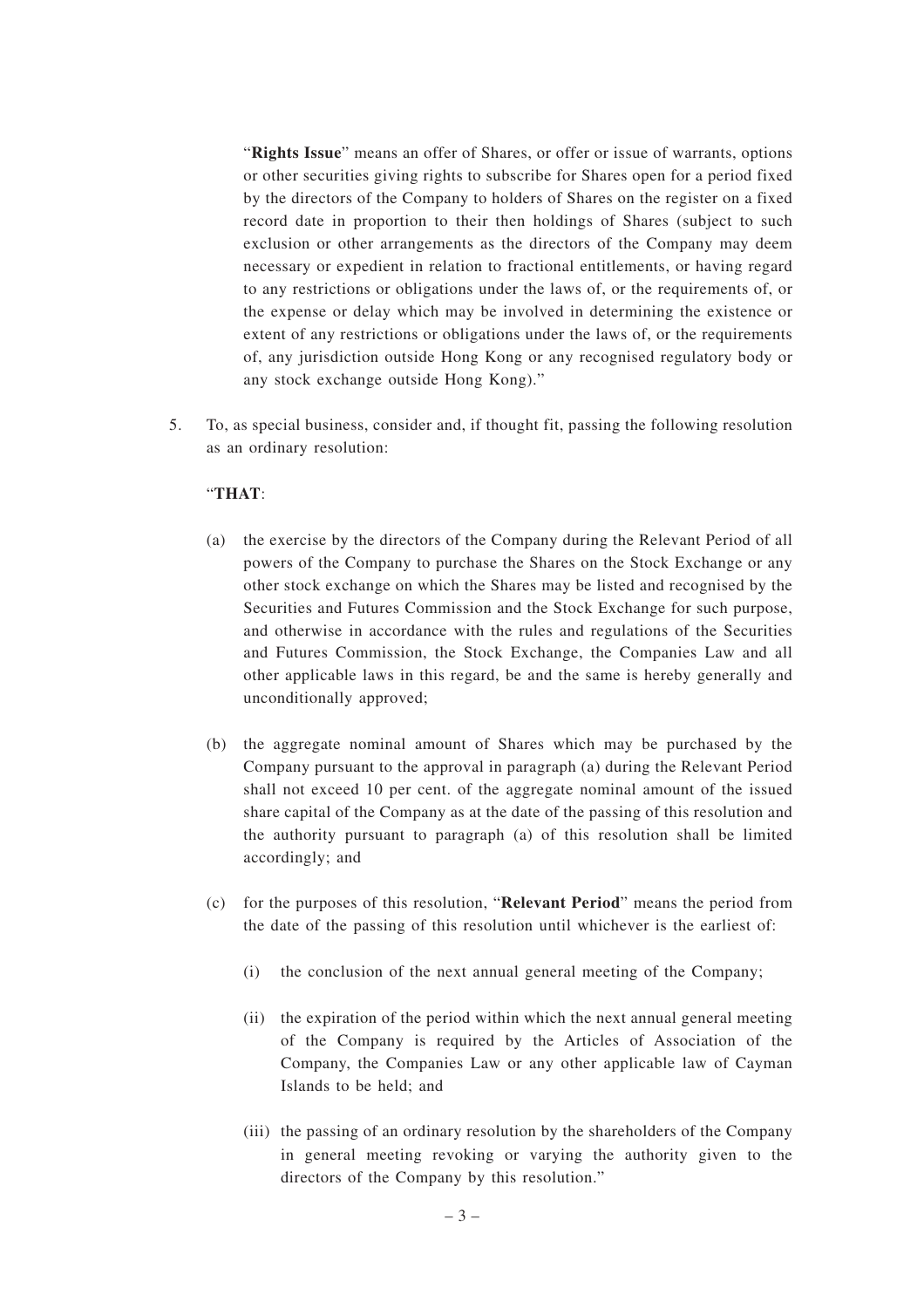6. "**THAT** the directors of the Company be and they are hereby authorised to exercise the authority referred to in paragraph (a) of resolution no. 4 above in respect of the share capital of the Company referred to in sub-paragraph (bb) of paragraph (c) of such resolution."

> Yours faithfully, For and on behalf of the board of directors of **China Ever Grand Financial Leasing Group Co., Ltd. Wong Lik Ping** *Chairman*

Hong Kong, 29 April 2016

*Registered office:* Cricket Square Hutchins Drive P.O. Box 2681 Grand Cayman KY1-1111 Cayman Islands

*Head office and principal place of business:* Room 2203, 22nd Floor Kwan Chart Tower 6 Tonnochy Road, Wanchai Hong Kong